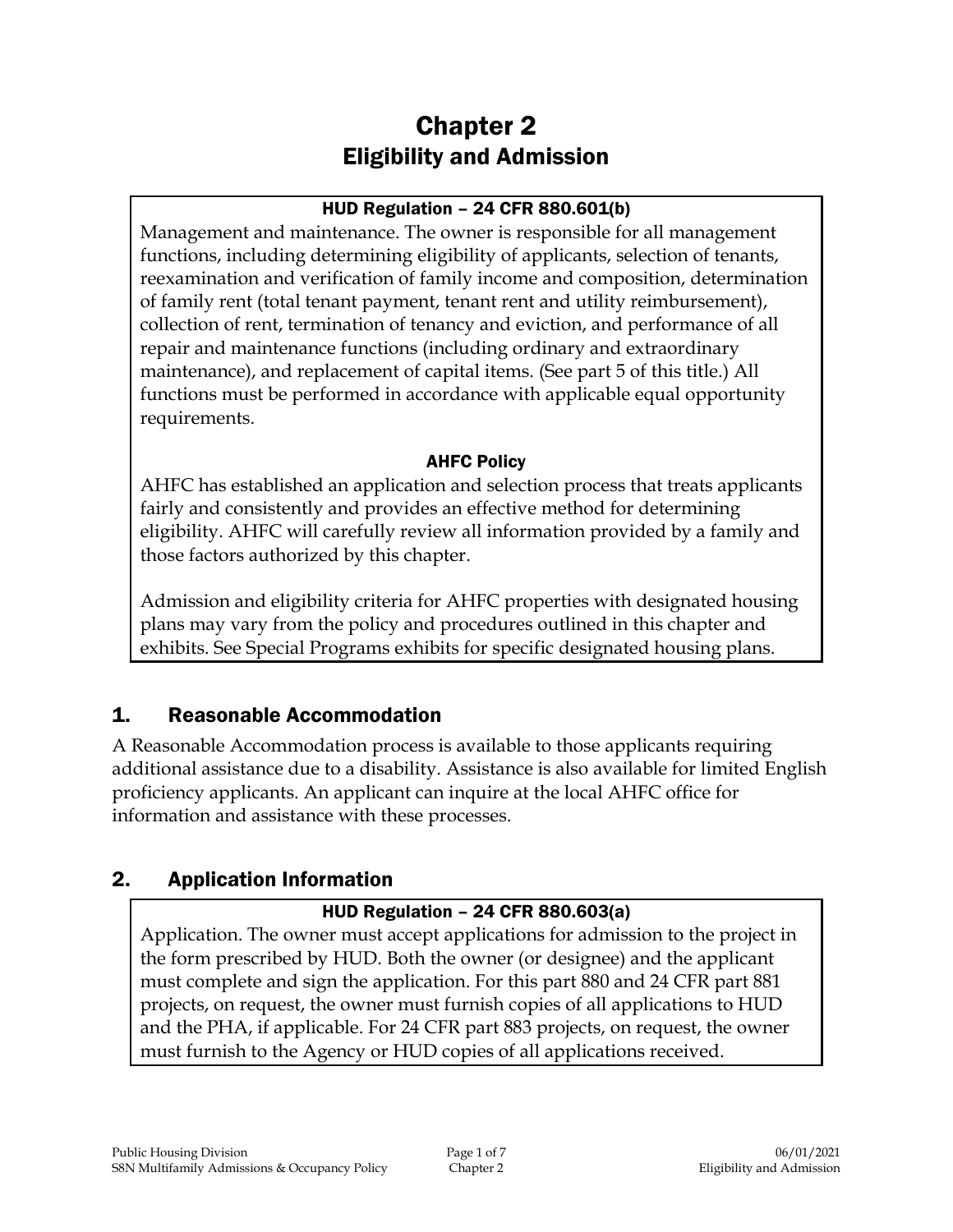AHFC provides information regarding housing options to families. AHFC is also available to assist a family with completion of their application. An applicant may obtain an application by:

- $\triangleright$  Picking it up at a local AHFC office,
- Accessing it on the AHFC web site [\(https://www.ahfc.us/publichousing/rental](https://www.ahfc.us/publichousing/rental-programs/applications/)[programs/applications/\)](https://www.ahfc.us/publichousing/rental-programs/applications/), or
- $\triangleright$  Asking AHFC to mail it.

Whenever requested, AHFC will provide applications to social service and advocacy agencies for the convenience of their clients.

### 2.A Application Submittal

AHFC will accept applications for all open waiting lists. Applications may be submitted to AHFC by mail, by facsimile, electronically (when specified), or in person.

AHFC serves a number of communities in Alaska with a variety of programs. Each area's application captures family interest for their particular programs. An applicant must complete a separate application for each geographic area in which the applicant wishes to apply.

### 2.B Application Process

Applications will be processed in the order they are received. Applications, whether eligible or ineligible, will be acknowledged by written notification to the applicant.

- $\triangleright$  Incomplete applications will be returned with instructions to complete the missing information.
- $\triangleright$  Applications for closed waiting lists will be shredded.

# 2.B.1. Closed Waiting List Applications

AHFC will notify applicants for closed waiting lists in writing. AHFC will hold the application and any supporting documentation for a minimum of **ten (10) calendar days** from the date of the Closed Waiting List Application letter before destroying it.

# 2.B.2. Eligible Applicants

If an applicant is determined eligible, his/her name will be added to the waiting list in order of the date and time the application was received. AHFC will provide a written notification to the applicant.

For those applications submitted through a lottery process, applications are not ranked until the submittal period has ended. Once all applications are entered, applications are randomized and assigned a ranking. The ranking determines the order of the waiting list.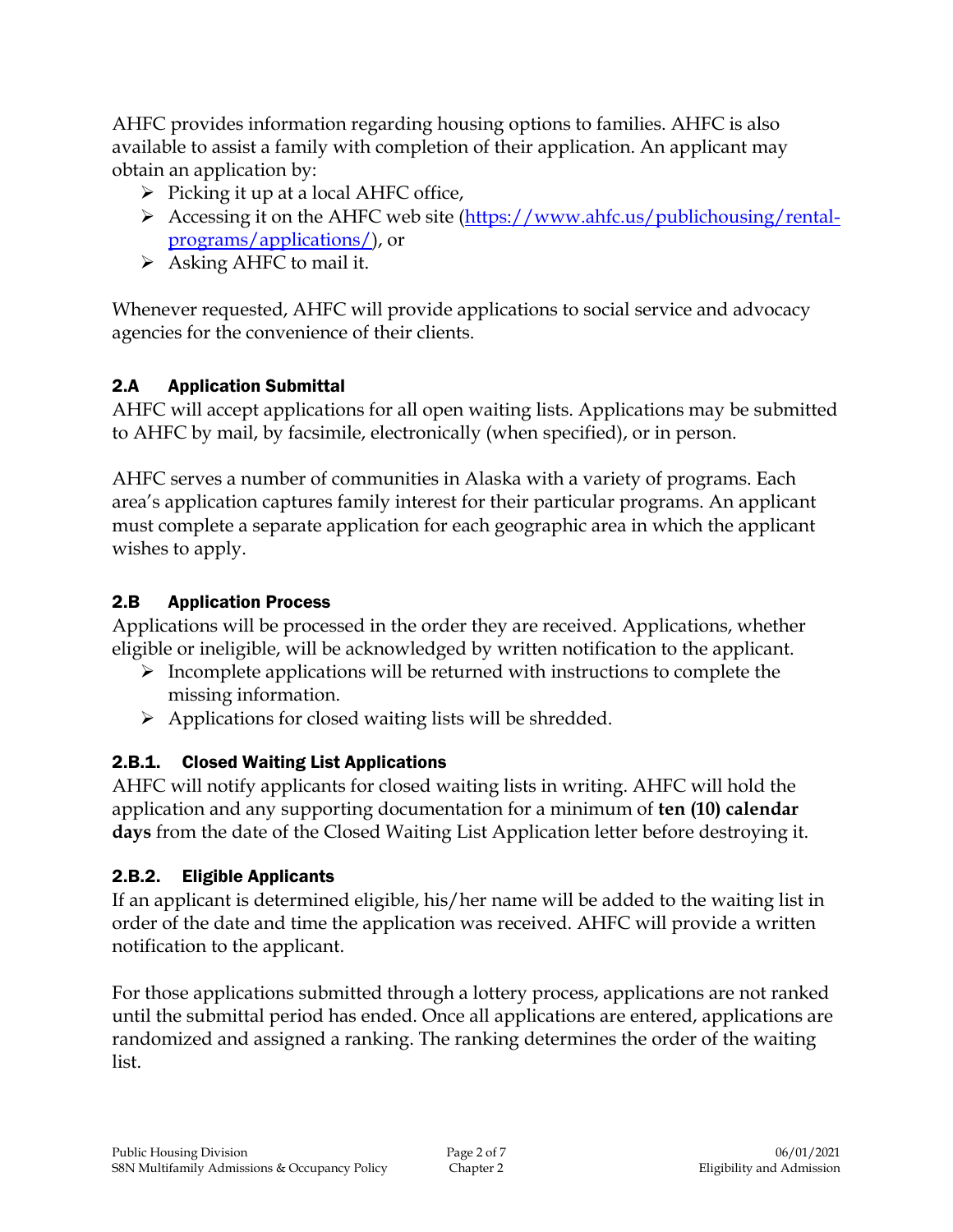#### 2.B.3. Ineligible Applicants

#### HUD Regulation 24 CFR 880.603(b)

Selection and admission of assisted tenants.

(2) If the owner determines that an applicant is ineligible on the basis of income or family composition, or because of failure to meet the disclosure and verification requirements for Social Security Numbers (as provided by 24 CFR part 5), or because of failure by an applicant to sign and submit consent forms for the obtaining of wage and claim information from State Wage Information Collection Agencies (as provided by 24 CFR parts 5 and 813), or that the owner is not selecting the applicant for other reasons, the owner will promptly notify the applicant in writing of the determination and its reasons, and that the applicant has the right to meet with the owner or managing agent in accordance with HUD requirements. Where the owner is a PHA, the applicant may request an informal hearing. If the PHA determines that the applicant is not eligible, the PHA will notify the applicant and inform the applicant that he or she has the right to request HUD review of the PHA's determination. The applicant may also exercise other rights if the applicant believes that he or she is being discriminated against on the basis of race, color, creed, religion, sex, or national origin.

#### AHFC Policy

Applicants determined ineligible will receive a written notification. The written notification will provide the applicant with their right to appeal the decision. See the Applicant Informal Review Process exhibit.

### 3. Waiting List Management

The S8N Multifamily Housing Program waiting list is maintained separately from the Housing Choice Voucher and Public Housing program waiting lists. See Waiting List Management for AHFC's procedures including opening, closing, purging, ranking, and selecting from a waiting list.

#### 3.A Application Status Changes

Applicants may request changes to their application while on a waiting list. See Waiting List Management for AHFC's procedures.

#### 3.B Money Owed to AHFC

For individuals that owe money to AHFC due to prior program participation, they may be accepted on a waiting list. AHFC must be paid in full prior to an offer of admission.

#### 3.C Preferences

See Local Preferences for available AHFC application preferences.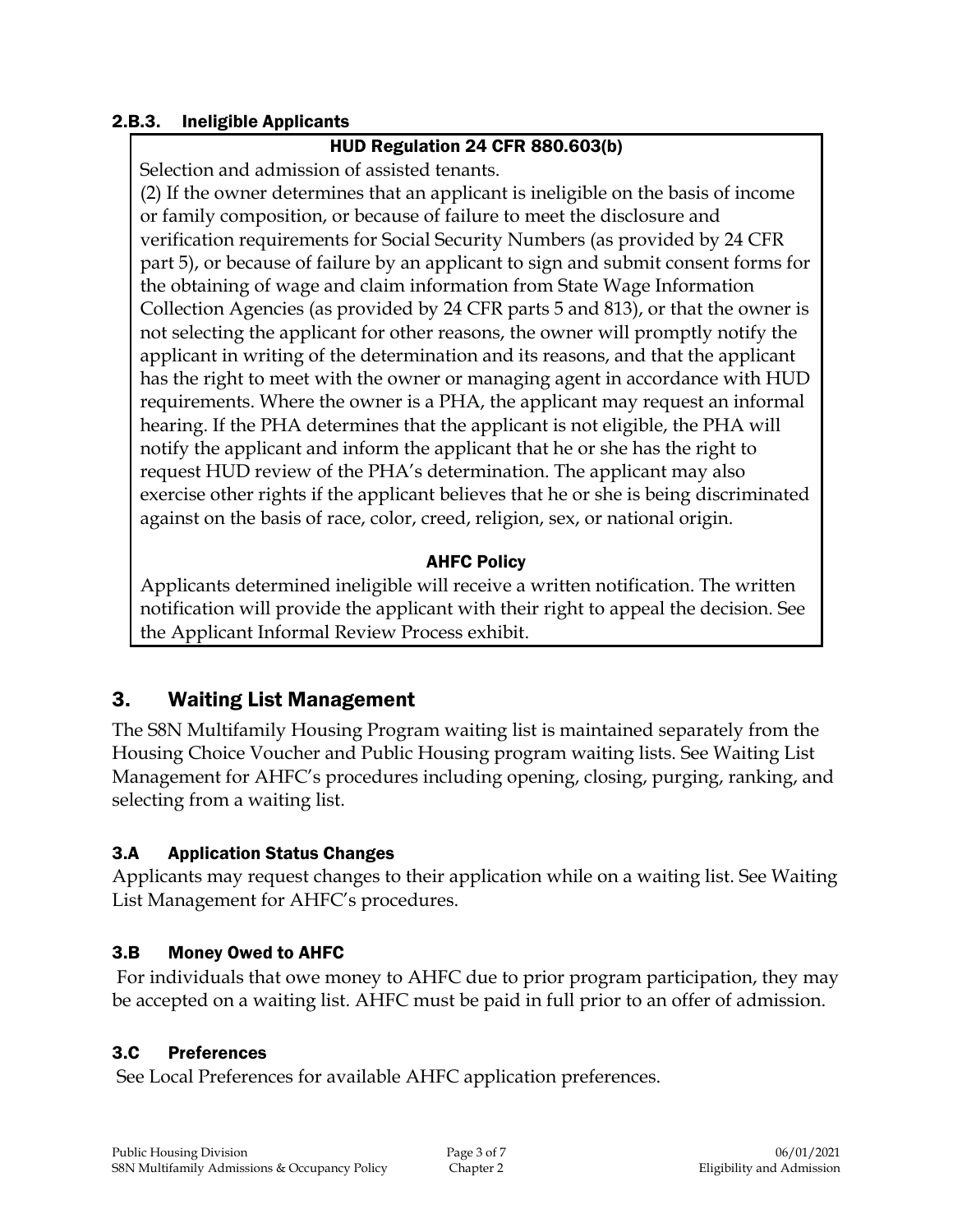#### 3.D Occupancy Standards

AHFC will place families on waiting lists by bedroom size according to the family's size and composition factors. See the S8N Multifamily Housing Program Occupancy Standards exhibit.

### 4. Eligibility Criteria

#### HUD Regulation – 24 CFR 880.603

Determination of eligibility and selection of tenants. The owner is responsible for obtaining and verifying information related to income eligibility in accordance with 24 CFR part 5, subpart F, and evidence related to citizenship and eligible immigration status in accordance with 24 CFR part 5, subpart E, to determine whether the applicant is eligible for assistance in accordance with the requirements of 24 CFR part 5, and to select families for admission to the program, which includes giving selection preferences in accordance with 24 CFR part 5, subpart D.

#### HUD Regulation – 24 CFR 5.653(b)

Who is eligible? —

(1) Basic eligibility. An applicant must meet all eligibility requirements in order to receive housing assistance. At a minimum, the applicant must be a family, as defined in §5.403, and must be income-eligible, as described in this section. Such eligible applicants include single persons.

(2) Low income limit. No family other than a low income family is eligible for admission to the Section 8 project-based assistance programs. (This paragraph (b) does not apply to the Section 8 project-based voucher program under part 983 of this title.)

#### AHFC Policy

- 1. Family see the Qualify as a Family exhibit
- 2. Income see the Meet Income Eligibility Requirements exhibit
- 3. Citizenship see the Meet Citizenship Requirements exhibit
- 4. Screening see the Meet Screening Criteria exhibit

#### 4.A Initial Eligibility Interview

See the Initial Examination Process for how AHFC manages the interview process.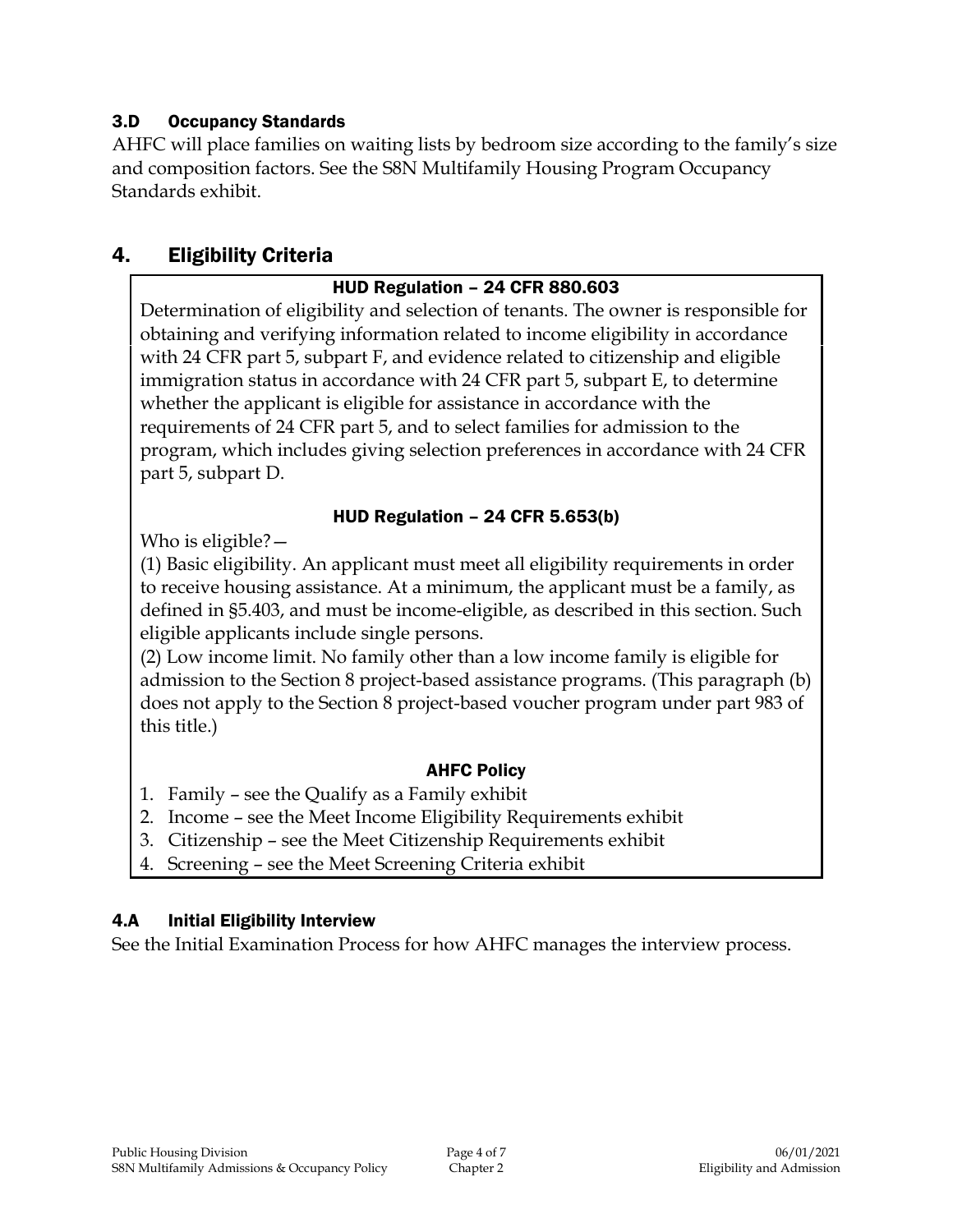#### 4.B Senior/Disabled Housing Eligibility

The head of household, spouse, or co-head of a family (or single person) must be 62 years of age or older or a person with a disability to be housed in the following Senior/Disabled developments.

- $\triangleright$  Anchorage Chugach View
- Cordova Sunset View
- Fairbanks Golden Towers
- $\triangleright$  Seward Glacier View

The Fair Housing Act prohibits owners from discrimination on the basis of familial status, making it illegal to discriminate against families with children, unless the housing is exempt as housing for older persons under the Fair Housing Act. Currently, AHFC senior/disabled properties are not classified as housing for older persons. Families, not AHFC, will decide whether a property is suitable for children (e.g., decisions about high-rise units with balconies, properties with no green space or playground equipment, etc.).

#### 4.C Offer of Assistance

#### HUD Regulation – 24 CFR 880.603(b)(1)

Determination of eligibility and selection of tenants.

If the owner determines that the family is eligible and is otherwise acceptable and units are available, the owner will assign the family a unit of the appropriate size in accordance with HUD standards.

#### AHFC Policy

- 1. Once the applicant or individual has met all screening criteria, AHFC may extend an offer of assistance. See Pre-Occupancy Briefing for guidelines on conducting the pre-occupancy briefing.
- 2. Documentation verifying a family's eligibility for admission will be no older than 60 days from the date of the pre-occupancy briefing or lease signing, whichever is earliest. This does not include "permanent" verifications such as a previous tenancy, picture identification, or social security number.

#### 4.D Denial of Assistance

#### HUD Regulation – 24 CFR 880.603(b)(2)

Determination of eligibility and selection of tenants.

If the owner determines that an applicant is ineligible on the basis of income or family composition, or because of failure to meet the disclosure and verification requirements for Social Security Numbers (as provided by 24 CFR part 5), or because of failure by an applicant to sign and submit consent forms for the obtaining of wage and claim information from State Wage Information Collection Agencies (as provided by 24 CFR parts 5 and 813), or that the owner is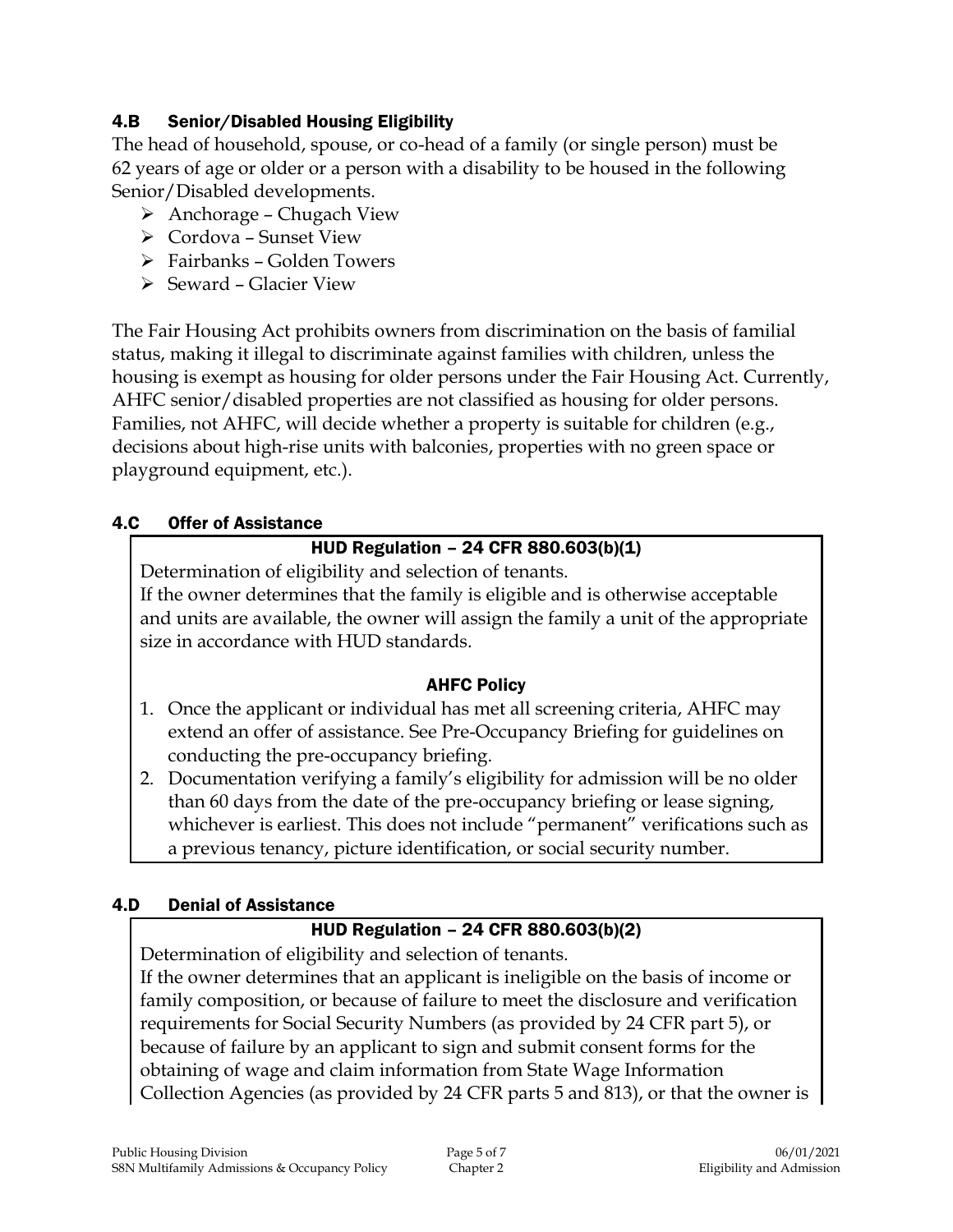not selecting the applicant for other reasons, the owner will promptly notify the applicant in writing of the determination and its reasons, and that the applicant has the right to meet with the owner or managing agent in accordance with HUD requirements. Where the owner is a PHA, the applicant may request an informal hearing. If the PHA determines that the applicant is not eligible, the PHA will notify the applicant and inform the applicant that he or she has the right to request HUD review of the PHA's determination. The applicant may also exercise other rights if the applicant believes that he or she is being discriminated against on the basis of race, color, creed, religion, sex, or national origin. See 24 CFR part 5 for the informal review provisions for the denial of a Federal preference or the failure to establish citizenship or eligible immigration status and for notice requirements where assistance is terminated, denied, suspended, or reduced based on wage and claim information obtained by HUD from a State Wage Information Collection Agency.

#### AHFC Policy

See Applicant and Tenant Grievances.

# 5. Continuously Assisted

### AHFC Policy

A continuously assisted family is defined as a family that has received rental assistance within the last 90 days. For families that have exhausted their rental assistance and are reapplying, continuously assisted will not apply. These families must meet all initial eligibility requirements.

# 6. File Maintenance and Archiving

# HUD Regulation – 24 CFR 880.603(b)(3)

Records on applicants and approved eligible families, which provide racial, ethnic, gender and place of previous residency data required by HUD, must be maintained and retained for three years.

# HUD Regulation – 24 CFR 5.655(f)

Reporting. The Section 8 owner must comply with HUD-prescribed reporting requirements, including income reporting requirements that will permit HUD to maintain the data necessary to monitor compliance with income- eligibility and income-targeting requirements.

See Quality Assurance and File Maintenance for instructions on archiving applications and waiting list documentation.